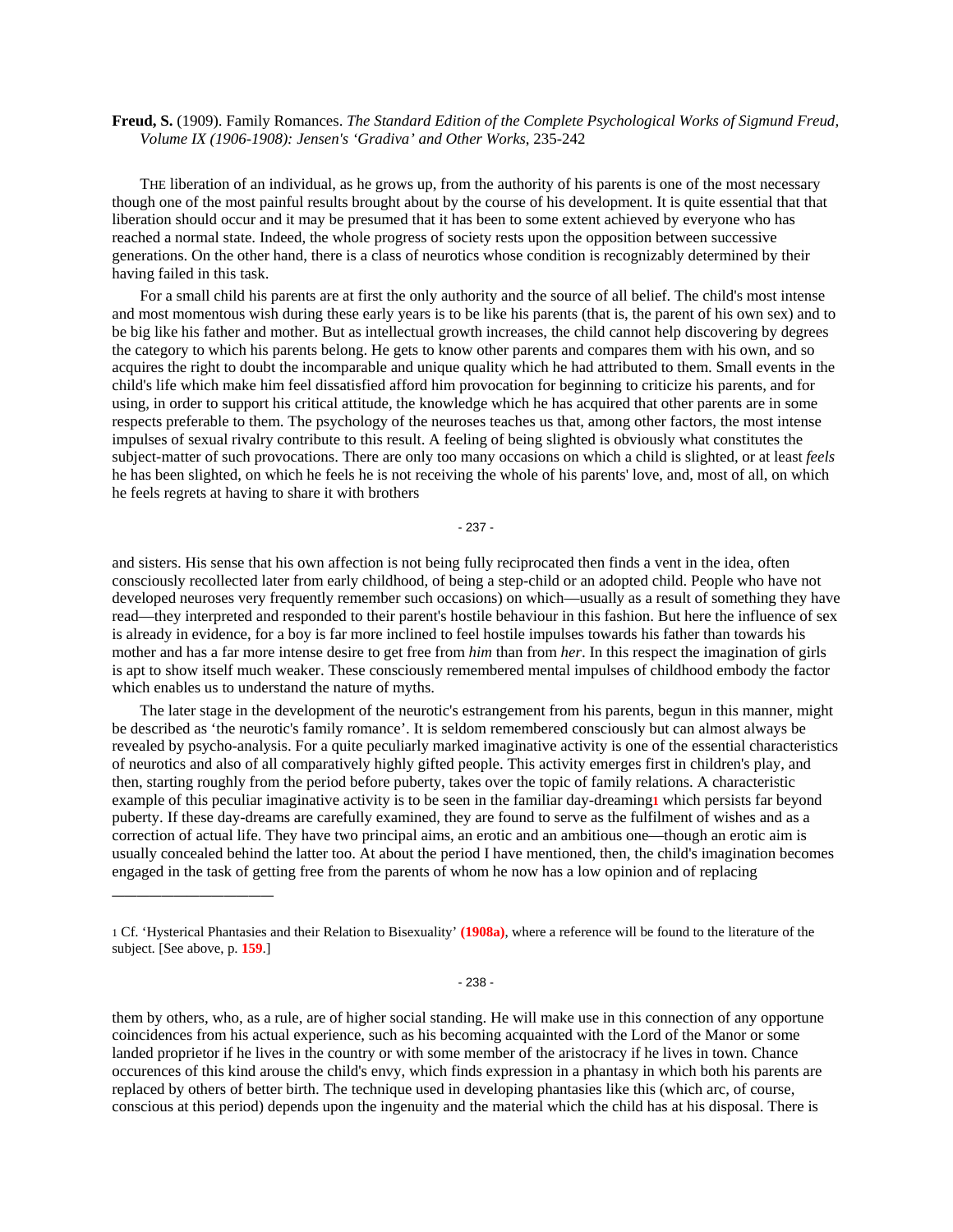also the question of whether the phantasies are worked out with greater or less effort to obtain verisimilitude. This stage is reached at a time at which the child is still in ignorance of the sexual determinants of procreation.

When presently the child comes to know the difference in the parts played by fathers and mothers in their sexual relations, and realizes that '*pater semper incertus est*', while the mother is '*certissitna*',**1** the family romance undergoes a curious curtailment: it contents itself with exalting the child's father, but no longer casts any doubts on his maternal origin, which is regarded as something unalterable. This second (sexual) stage of the family romance is actuated by another motive as well, which is absent in the first (asexual) stage. The child, having learnt about sexual processes, tends to picture to himself erotic situations and relations, the motive force behind this being his desire to bring his mother (who is the subject of the most intense sexual curiosity) into situations of secret infidelity and into secret love-affairs.**2** In this way the child's phantasies, which started by being, as it were, asexual, are brought up to the level of his later knowledge.

Moreover the motive of revenge and retaliation, which

—————————————

—————————————

—————————————

- 239 -

was in the foreground at the earlier stage, is also to be found at the later one. It is, as a rule, precisely these neurotic children who were punished by their parents for sexual naughtiness and who now revenge themselves on their parents by means of phantasies of this kind.

A younger child is very specially inclined to use imaginative stories such as these in order to rob those born before him of their prerogatives—in a way which reminds one of historical intrigues; and he often has no hesitation in attributing to his mother as many fictitious love-affairs as he himself has competitors. An interesting variant of the family romance may then appear, in which the hero and author returns to legitimacy himself while his brothers and sisters are eliminated by being bastardized. So too if there are any other particular interests at work they can direct the course to be taken by the family romance; for its many-sidedness and its great range of applicability enable it to meet every sort of requirement. In this way, for instance, the young phantasy-builder can get rid of his forbidden degree of kinship with one of his sisters if he finds himself sexually attracted by her.**l**

If anyone is inclined to turn away in horror from this depravity of the childish heart or feels tempted, indeed, to dispute the possibility of such things, he should observe that these works of fiction, which seem so full of hostility, are none of them really so badly intended, and that they still preserve, under a slight disguise, the child's original affection for his parents. The faithlessness and ingratitude are only apparent. If we examine in detail the commonest of these imaginative romances, the replacement of both parents or of the father alone by grander people, we find that these new and aristocratic parents are equipped with attributes that are derived entirely from real recollections of the actual and humble ones; so that in fact the child is not getting rid of his father but exalting him. Indeed the whole effort at replacing

- 240 -

the real father by a superior one is only an expression of the child's longing for the happy, vanished days when his father seemed to him the noblest and strongest of men and his mother the dearest and loveliest of women. He is turning away from the father whom he knows to-day to the father in whom he believed in the earlier years of his childhood; and his phantasy is no more than the expression of a regret that those happy days have gone. Thus in these phantasies the overvaluation that characterizes a child's earliest years comes into its own again. An interesting contribution to this subject is afforded by the study of dreams. We learn from their interpretation that even in later years, if the Emperor and Empress appear in dreams, those exalted personages stand for the dreamer's father and mother.**1** So that the child's overvaluation of his parents survives as well in the dreams of normal adults.

<sup>1 [</sup>An old legal tag: 'paternity is always uncertain, maternity is most certain.']

<sup>2 [</sup>Freud returned to this in the first of his papers on the psychology of love **(1910h)**, *Standard Ed.*, **11**, **171-2**.]

<sup>1 [</sup>This last point is found in Freud's letter to Fliess of June 20, 1898 (Freud, **1950a**, Letter 91).]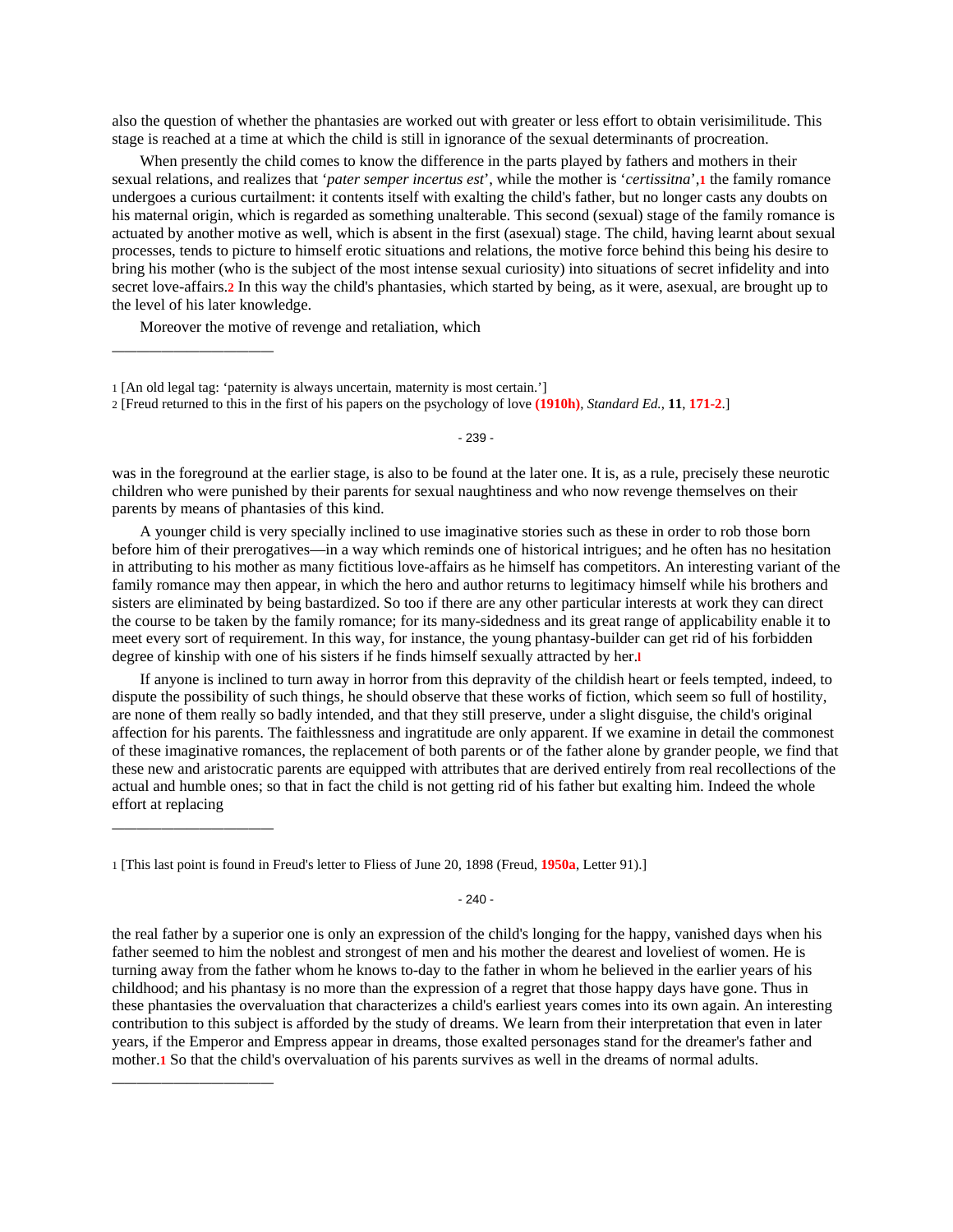1 Cf. my *Interpretation of Dreams*, **1900a**, *Standard Ed.*, **5**, **353**.